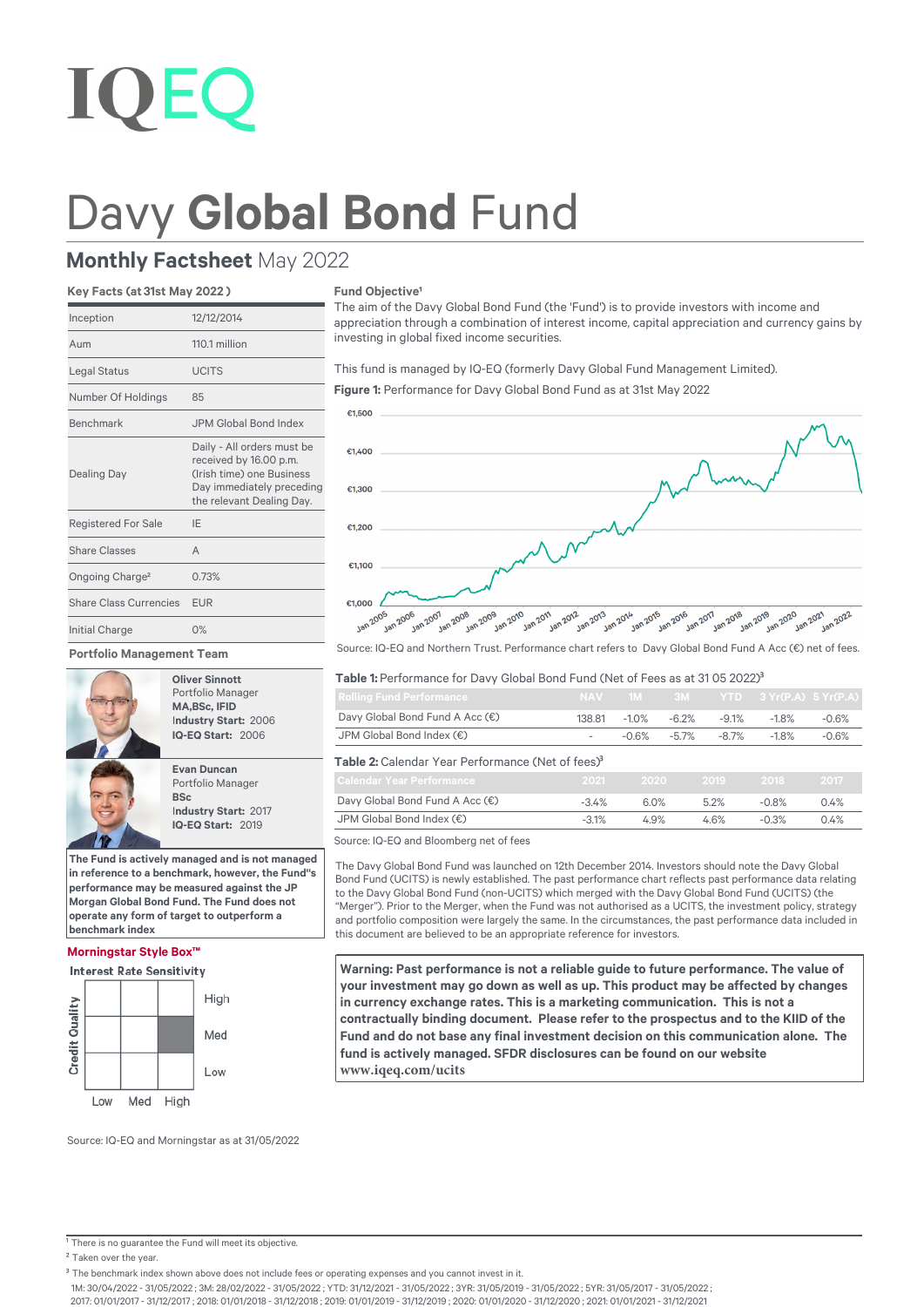# **Figure 2:** Geographic Allocation (% Fixed Income)<sup>4</sup>



## Table 3: Sector Breakdown<sup>4</sup>

| <b>Sector Breakdown</b> | <b>Modified</b><br><b>Duration</b><br>(YRs) | Weight |
|-------------------------|---------------------------------------------|--------|
| Corporate               | 0.32                                        | 14.5%  |
| <b>Covered Bonds</b>    | 0.00                                        | 0.0%   |
| Municipal               | 0.05                                        | 1.7%   |
| Sovereign               | 7.60                                        | 76.8%  |
| Supranational           | 0.20                                        | 7.1%   |

**Figure 3: Relative Duration Breakdown (Contribution YRS)<sup>4</sup>** 



# **Table 4:** Share Class Identifiers

| Share Class                              | <b>Type</b>  | <b>ISIN</b>  | <b>SEDOL</b> | <b>Inception Date</b> |
|------------------------------------------|--------------|--------------|--------------|-----------------------|
| Davy Global Bond Fund A Acc $(\epsilon)$ | Accumulating | IEOOBRJL4B10 | BRJL4B1      | 12/12/2014            |
| Source: IQ-EQ and Bloomberg              |              |              |              |                       |

Warning: Past performance is not a reliable guide to future performance. The value of your investment may go down as well as up. This product may be affected by changes in currency exchange rates. This is a marketing communication. This is not a contractually **binding document. Please refer to the prospectus and to the KIID of the Fund and do not base any final investment decision on this communication alone. The fund is actively managed. SFDR disclosures can be found on our website www.iqeq.com/ucits**

 $\frac{4}{3}$  Weightings in holdings, geographic allocation and sector allocation are indicative only and may change subject to the discretion of the Fund Manager. Due to rounding, some totals may not equal 100%.

Please see Page 3 for further information.